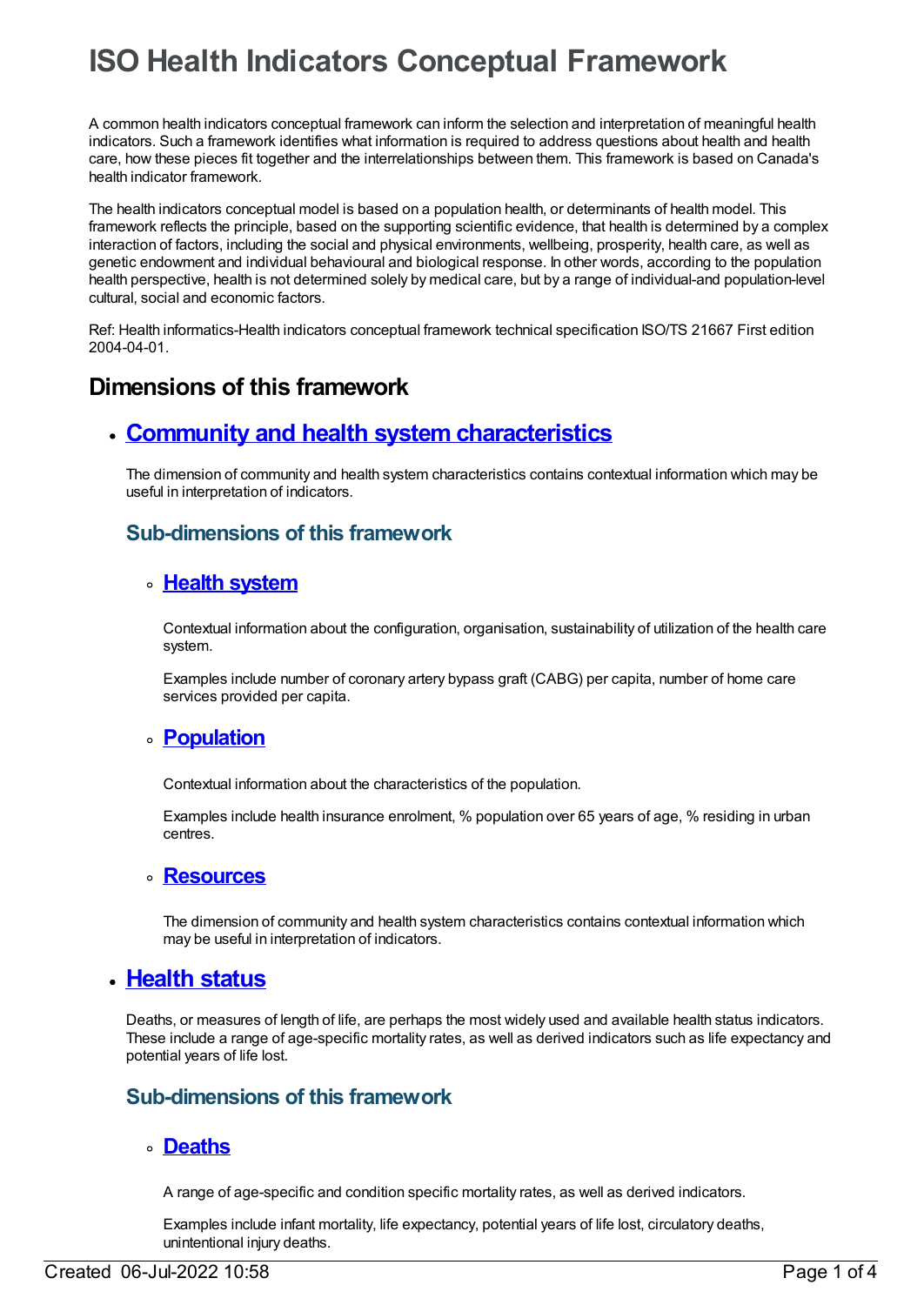## **Health [conditions](https://meteor.aihw.gov.au/content/392636)**

Alterations of attributes of the health status of an individual which may lead to distress, interference with daily activities, or contact with health services; it may be a disease (acute or chronic), disorder, injury or trauma, or reflect other health-related states such as emergency, aging, stress, congenital anomaly, or genetic predisposition. Examples include Arthritis, diabetes, chronic pain, depression, food and waterborne diseases, injury hospitalization.

#### **Human [function](https://meteor.aihw.gov.au/content/392635)**

Levels of human function are associated with the consequences of disease, disorder, injury and other health conditions; they include body function//structure (impairments), activities (activity limitations, and participation (restrictions in participation). Examples include functional health, disability days, activity limitation, health expectancy, disability free life expectancy.

#### **[Well-being](https://meteor.aihw.gov.au/content/392634)**

Broad measures of the physical, mental and social well-being of individuals. Examples include self-rated health, self-esteem.

#### **Indicators in this framework**

- National Disability Agreement: [b\(1\)-Proportion](https://meteor.aihw.gov.au/content/467834) of people with disability who participate in social and community activities, 2012 [Community](https://meteor.aihw.gov.au/RegistrationAuthority/1) Services (retired), Superseded 23/05/2013
- National Disability Agreement: [b\(2\)-Proportion](https://meteor.aihw.gov.au/content/475220) of people with disability who participate in social and community activities, 2012 [Community](https://meteor.aihw.gov.au/RegistrationAuthority/1) Services (retired), Superseded 23/05/2013
- National Disability Agreement: [b\(3\)-Proportion](https://meteor.aihw.gov.au/content/475222) of people with disability who participate in social and community activities, 2012 [Community](https://meteor.aihw.gov.au/RegistrationAuthority/1) Services (retired), Superseded 23/05/2013

## **Health system [performance](https://meteor.aihw.gov.au/content/392624)**

Factors that are able to capture outcomes, or processes that may be related to outcomes that result from contact with the health care system. Nine categories of indicators are considered within this health system performance dimension.

## **Sub-dimensions of this framework**

#### **[Acceptability](https://meteor.aihw.gov.au/content/392632)**

All care/services provided meet the expectation s of the client, community, providers and payment organisations, recognizing that there may be conflicting, competing interests between stakeholders and that the needs of the clients/patients are paramount.

#### **[Accessibility](https://meteor.aihw.gov.au/content/392631)**

The ability of clients/patients to obtain care/service at the right place and the right time, based on respective needs.

Examples include waiting times, practice availability and availability of dentists.

#### **[Appropriateness](https://meteor.aihw.gov.au/content/392630)**

Care/service is relevant to the clients/patients' needs and based on established standards.

Examples include inappropriately used surgery, appropriate use of ACEI at discharge for heart failure.

#### **[Competence](https://meteor.aihw.gov.au/content/392629)**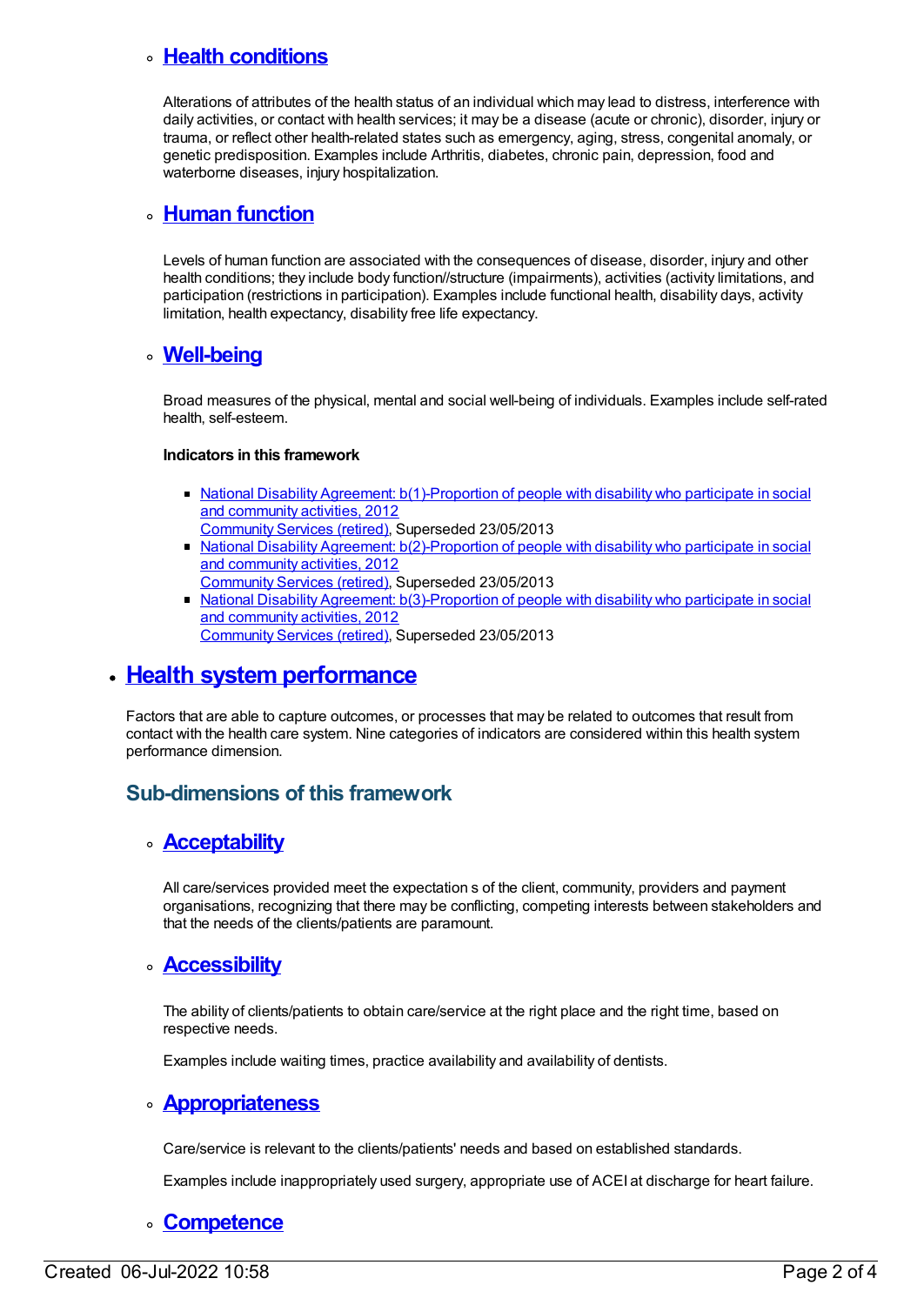An individual's knowledge and skills are appropriate to the care/service being provided.

## **[Continuity](https://meteor.aihw.gov.au/content/392628)**

The ability to provide uninterrupted coordinated care/service across programs, practitioners, organisations, and levels of care/service, overtime.

#### **[Effectiveness](https://meteor.aihw.gov.au/content/392627)**

The care/service, intervention or action achieves the desired result.

Examples include cancer survival, recurrence of hernia after repair, smoking cessation during pregnancy (effectiveness of maternal health care), chronic care management: admission rates for asthma, diabetes, epilepsy.

#### **[Efficiency](https://meteor.aihw.gov.au/content/392626)**

Achieving the desired results with the most cost-effective use of resources.

Examples include avoidable hospitalizations, cost per casemix-adjusted separation, cost-effective prescribing.

#### **[Safety](https://meteor.aihw.gov.au/content/392625)**

Potential risks of an intervention of the environment are avoided or minimized.

Examples include hospital-acquired infection rate.

# **Non-medical [determinants](https://meteor.aihw.gov.au/content/392618) of health**

Non-medical determinants of health are those that fall outside the sphere of medical/health care, generally speaking, but that have been shown to affect health status and, in some cases, access to health services.

## **Sub-dimensions of this framework**

## **[Environmental](https://meteor.aihw.gov.au/content/392623) factors**

Environmental factors with the potential to influence human health. Examples include water quality.

#### **[Genetic](https://meteor.aihw.gov.au/content/392622) factors**

Factors outside those normally influenced by individual behaviours or by the social, economic or physical environment; genetic factors determine predisposition to certain conditions. Examples include rate of genetically determined diseases.

## **Health [behaviours](https://meteor.aihw.gov.au/content/392621)**

Aspects of personal behaviour and risk factors that epidemiological studies have shown to influence health status. Examples include smoking rate and physical activity.

## **Social and [community](https://meteor.aihw.gov.au/content/392620) factors**

Measures the prevalence of social and community factors, such as social support, life stress, or social capital that epidemiological studies have shown to be related to health.

Examples include school readiness, social support, housing affordability and literacy.

#### **Indicators in this framework**

• National Disability Agreement: [b\(1\)-Proportion](https://meteor.aihw.gov.au/content/467834) of people with disability who participate in social